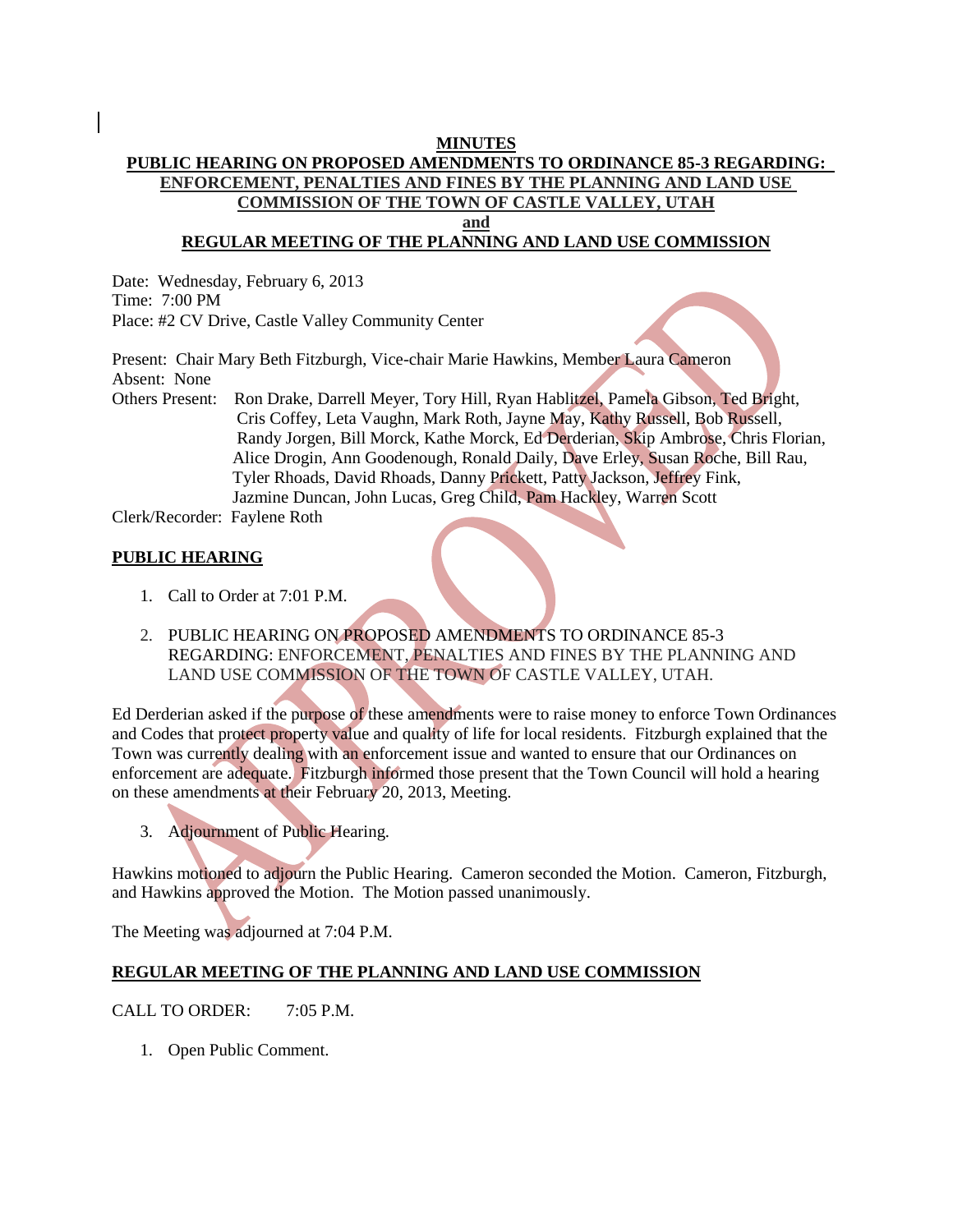None.

Cameron motioned to suspend the regular order of business and move to Item 8. Hawkins seconded the Motion. Cameron, Fitzburgh, and Hawkins approved the Motion. The Motion passed unanimously.

 8. Discussion and possible action re: formal initiation of amendments to 85-3 prohibiting the following for home and premises occupations: motor vehicle, trailer or boat repair shops; auto body and/or fender repair shops; manufacture, assembly or repair of heavy equipment, major appliances, engines or motors; junk yards; and mortuaries or crematoriums.

Fitzburgh conducted the discussion as follows:

Report on Research: According to Fitzburgh, Craig Barker, City Planner, North Ogden City, Utah, approved an auto repair shop two years ago as a home/premises occupation in an upscale residential neighborhood. Barker told Fitzburgh that the decision was controversial: neighbors were concerned about noise, traffic, etc. He said that the Building Inspector did the initial inspection, but there has been no ongoing monitoring. According to Barker, there have been no complaints filed against the auto repair shop.

Fitzburgh reported consulting the Utah Health Department, Price Office, about inspections of auto repair shops. She learned that the Environmental Health Officer from the Moab Office does cursory inspections for Moab auto repair shops. It appears that Castle Valley could hire the Moab Office EHO for inspections here. Current thinking, according to Fitzburgh, is that the applicant (shop owner) would pay for the inspections.

Fitzburgh reviewed a news article about the Woods Cross/North Salt Lake community where four of five municipal wells have been contaminated by a chemical called PCE or PERC, or P Tetrachloroethylene which was used by a dry cleaning business. PCE is a solvent used by auto repair shops, as well as by dry cleaning businesses and military installations. According to the news article, officials estimate a cost of \$4 million dollars to clean up the water. Fitzburgh asked whether it is better to have people doing auto repair as a business which can be regulated or doing it illegally without oversight. She also asked that if we allow repair shops, are we increasing the amount of hazardous waste stored in the valley and thereby increasing our risk for higher levels of contamination to our aquifer. She referred to a letter from Tom Noce, a geologist for the USGS who has worked at Superfund sites, who said, that once these chemicals reach the water table, it is virtually impossible to remove them. Fitzburgh noted that she needs to research whether the Town would be liable for clean-up costs if there were a spill.

Background Information on How Amendments Came About: Last fall, Fitzburgh reported, the Town received a few complaints about David Rhoads doing auto repair on his lot. He currently holds a permit for mobile auto repair service. The complainants asked the Town for a moratorium on issuance of conditional use permits for on-site auto repair shops. The Town did not initiate a moratorium. Instead they initiated amendments to the Land-Use Ordinance which would prohibit auto repair shops, as well as other types of businesses that are commonly prohibited by cities and towns for home occupations. According to Utah State Law, once amendments are under consideration, the Town has a six-month period to review the amendments, during which they can deny any application that would be prohibited if the amendments were to pass. Fitzburgh said that Rhoads has said he would like to build a shop on his lot for on-site auto repair, but no application has been made.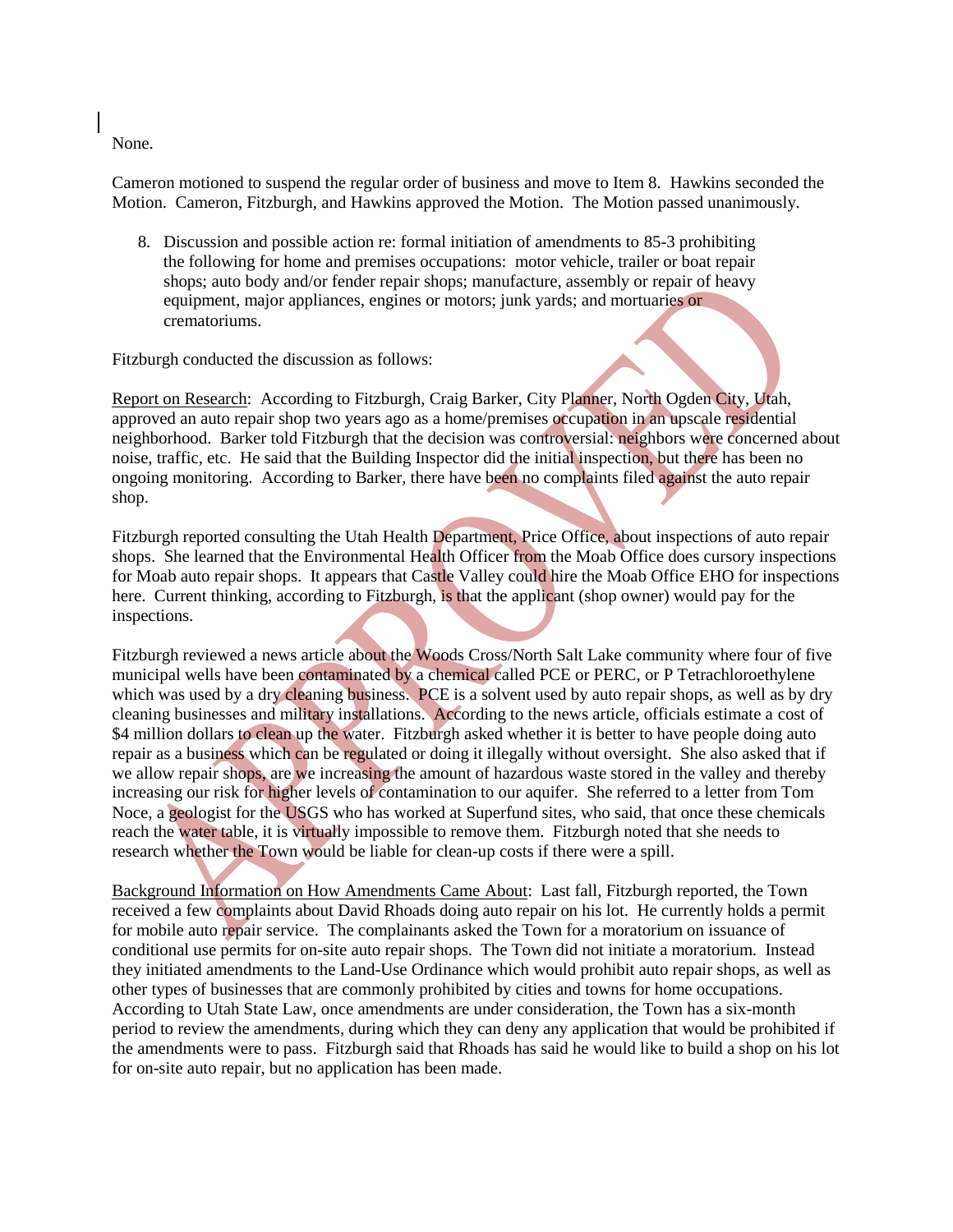Process for Review and Consideration: Fitzburgh explained that after initiation of an amendment, the PLUC researches the issues, determines what other cities/towns have done, and seeks input from the community. After review, they submit a recommendation to the Town Council who makes the final decision.

Framework for Focusing the Discussion: Fitzburgh presented the following focus: should anyone have the types of businesses prohibited in the proposed amendments to Ordinance 85-3. She noted that homebased businesses are not considered commercial use. She said that the PLUC considers impacts created by each business then looks for mitigations for the impacts before deciding whether to approve or not approve a home-based business.

Ground Rules for Discussion: Fitzburgh asked for each person to stand and give their name before making a comment. She asked that comments be directed to PLUC Members and that no personal comments be directed to others in the room. A two-minute timer will be used to allow time for everyone to comment.

Skip Ambrose expressed support for the proposed amendment. He feels that the businesses prohibited are detrimental to the Valley's rural lifestyle, property values, and pose a potential for watershed contamination. He referred to the Town's General Plan which promotes a peaceful, quiet, rural residential atmosphere. The prohibited occupations seem to him to be in violation of the General Plan. He does not want any industrial-type businesses.

Bill Morck stated that he is not in favor of the proposed amendment. According to him, auto repair goes on informally in Castle Valley—even if it is not necessarily a primary source of income. He supports the convenience of having some resources like this available in Castle Valley. He did not think that the Town should tie its hands by a total prohibition. He feels that the Town can maintain its rural atmosphere without the prohibition. He supports the proposed auto repair shop and feels it would mitigate noise and other concerns expressed, and it would provide the Town the opportunity to regulate the business.

John Lucas expressed support for Rhoads auto repair activity. According to Lucas, Rhoads is able to provide some services that are not available here or in Moab. He supports Rhoads's activity because it saves him from hauling his equipment to Grand Junction. He does not see any negative environmental impact. He also noted that the proposed prohibition on certain businesses excludes a "certain class of people" who want to live and work in Castle Valley. The prohibition pushes them out of the Valley, forces them to commute, or means that residents have to have money to live here.

Darryl Meyer said that he was much in favor of the rural, agricultural/residential atmosphere in Castle Valley, but the people he has spoken with seem to be supportive of Rhoads having his business. He noted that he was in favor of people being able to do their work where they live, as was his father in Germany, who, as a horse doctor, was not required to move in order to do his work.

Bob Russell said that it seemed like a good idea to him for a professional auto repair service to be available in the Valley. He noted that Rhoads seems to have taken the right steps in pursuing the business and that the PLUC seems to have been responsive. In his opinion, he felt that the mechanisms were in place to regulate the proposed business.

Jayne May said that her husband, Mitchell May—had asked her to speak on his behalf in support of the proposed amendments; but, that he requested that motor vehicle repair be removed from the proposed amendments. She expressed support for safe businesses and cottage industry. She felt that a safely run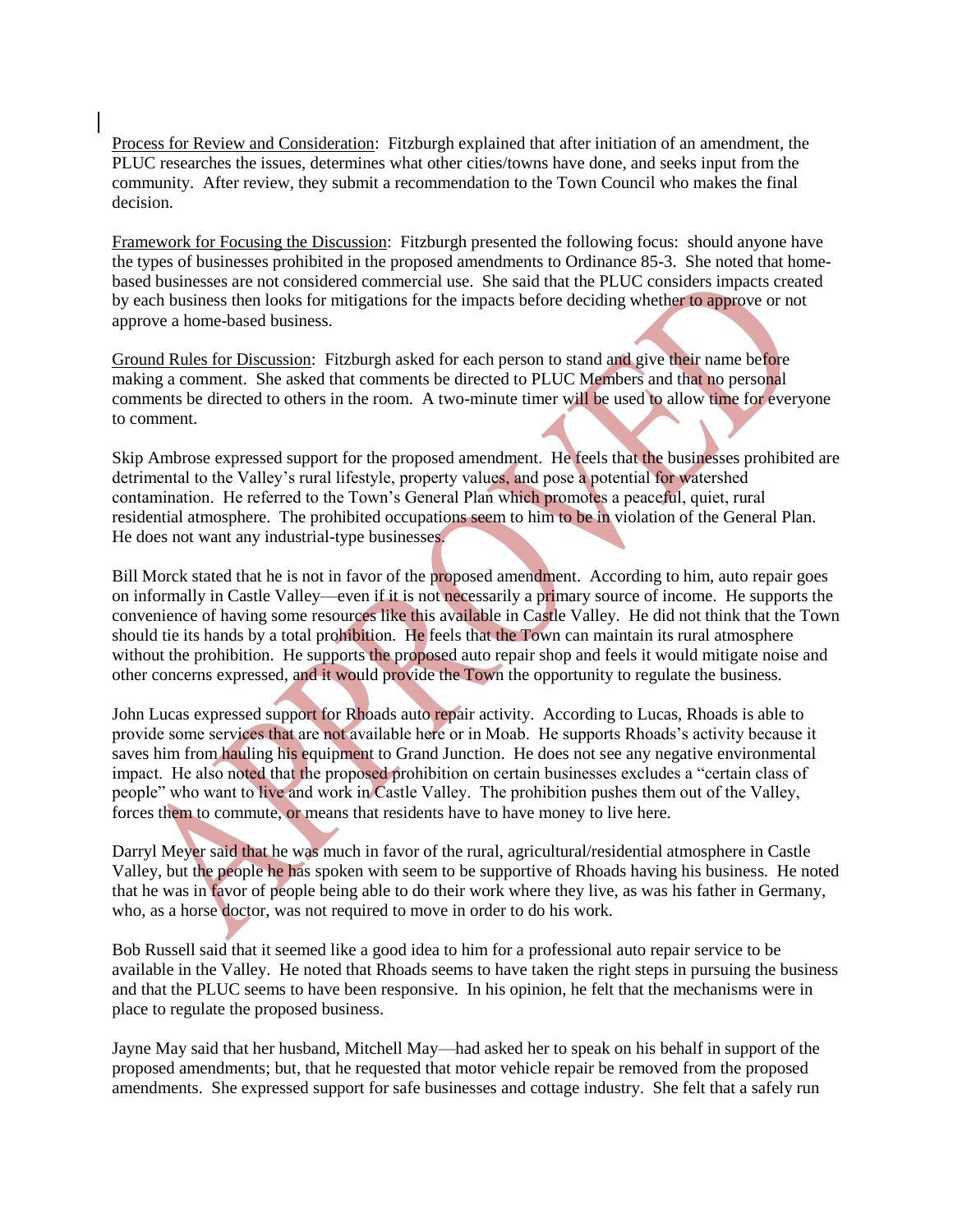auto repair shop would protect the interests of the people and the property values in Castle Valley. She asked: "isn't the community about more than just artists and writers?"

Ron Daily stated that he was in limited favor of the auto repair shop but would ask that the owner post a bond based upon the risk.

Randy Jorgen said he wants Castle Valley to be a place where people do lots of different things with their minds and bodies. As a former PLUC Member, he thought the current law was deliberately vague in order to consider applications for home/premises businesses individually, and to let applicants offer mitigations. According to him, the proposed amendment creates a pre-emptive strike against a lot of people. He thinks the burden of proof should be on the Town to prove that these impacts cannot be mitigated. He considers it a matter of fairness that the Town hear our citizens out and not cut them out. He said the proper conditions and the law for this approach is already written.

Ed Derderian said that the term "mitigate" doesn't mean to eliminate or to fix. It means to lessen or to reduce. He said that he finds it hard to imagine that anyone wants to mitigate their property value or to drink a glass of mitigated water.

Kathe Morck said she does not believe that there should be a blanket outlaw against an auto repair shop. She feels it is better to have auto repair regulated and will take the Town less time than trying to monitor it when we don't know who is doing it.

Mark Roth noted that we have people who work in this community—contractors, artists, people who moved her because they could do "their own thing." According to him, if there are pollution problems with these activities, it is better when someone has the proper place to work and it can be regulated.

Ron Drake, as Castle Valley Fire Department Chief, said that the Fire Department has called upon Rhoads a lot to do repairs on their vehicles. He noted that many are old and that there are difficulties in transporting them for repair. He feels that Rhoads will mitigate the impacts and guard against pollution. He felt that Rhoads was conscious of his neighbors and their feelings. He expressed his support for his auto repair business.

Jazmine Duncan expressed her feeling that many in the community would be better served by someone who knows how to keep a clean shop than trying to do the work themselves.

David Rhoads thanked members of the community for attending the Meeting. He said he is not here to ruin the viewshed, pollute the environment, or to produce noise. He wants to build a place to mitigate noise and contain contaminants. He noted that he has been reducing what he has on his property and wants to simplify his business. He expressed his appreciation for the comments expressed—both negative and positive.

Jayne May asked how the proposed definition for junkyards and the proposed amendment regarding junkyards related to accumulation on private property. Fitzburgh responded that, since the proposed amendments prohibit junkyards as a home/premises occupation, a definition for junkyards is required. She explained that the definition adds to the language already in Ordinance 85-3 and will not preclude what is already permitted in Section 8.2 of the Land-Use Ordinance.

May also disagreed with the idea that the person making the request should not be a factor in approving a request for a conditional use permit. She felt that knowing the person was an important part of the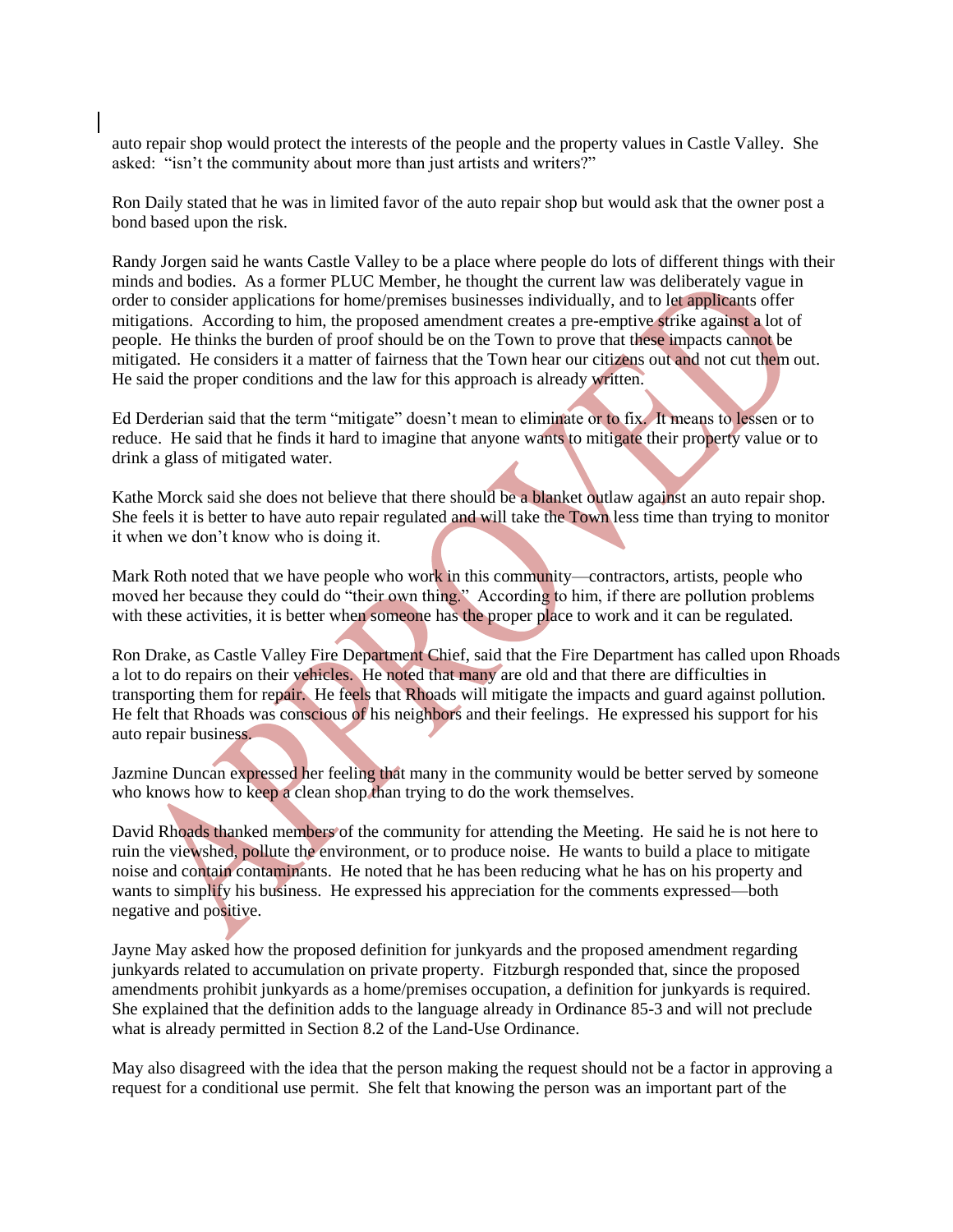approval process when she had served on the PLUC and the Town Council and cited examples of a goat farm and fireworks storage. In reference to noise from the proposed auto repair shop, she noted that "we can all run our compressors all day long if we want [within hours]."

Randy Jorgen commented that the discussion about prohibiting certain home/premises businesses had focused only on auto repair shops. He wondered why there was no discussion about the negative impacts of boat repair, fender repair, or trailer repair. Jorgen also disagreed with the idea that the acceptable level of mitigation had to be zero. He disagreed with the expectation that residents would not even know that the business existed. He said that mitigation was intended to decrease the impact to no more than residents would make in living here. He acknowledged the excess noise and excess equipment that was associated with Rhoads business, but observed that Rhoads seemed committed to correcting these problems. In summary, Jorgen stated that he was opposed to the proposed amendments. He also did not understand why these other things were on the list. He did not think they should be included on the list unless it could be shown that their impact could not be properly mitigated.

Mayor Erley expressed his belief that decisions for conditional use permits should not be based on the individual. He felt that could lead to "capricious and malicious" decisions in the future. He felt that it was important that everyone ask themselves whether they would want this home/premises occupation next door to them. He also wondered what the effects would be if the Town later determined they had to shut down this conditional use due to its negative effects. Mayor Erley acknowledged that he, personally, as well as both the Town and the Fire Department have taken vehicles to Rhoads's place for repair. He noted that the Town and Fire Department are now set up so that Rhoads could work on the vehicles at the Town Lot.

Chris Florian agreed with Mayor Erley's comments. She said she did not want to live in town; she wanted to live in a rural residential area. She did not imagine that it would mean an auto repair shop next door. She said she would not have bought her property if one had been next door. She also noted that there is an enforcement issue. She stated that an auto repair shop on a creek would need to be monitored. She asked who would pay for that and how any [contamination] could be corrected.

Ted Bright referred to the comments made about needing an auto repair shop because of concerns about people repairing their own cars on their property. If that is a concern, he said, then research that. He also did not agree with the argument that the distance to auto repair shops in Moab was a disadvantage to Castle Valley residents.

Skip Ambrose said that work from Rhoads's place was noisy this past summer. He noted that he called Rhoads to let him know and observed that Rhoads did respond and reduced the noise. However, he said that his major concerns had to do with the effects referred to by Mayor Erley.

Ron Daily said that he has worked with environmental damage and noted that one inspection a year is not adequate monitoring. In response to a question from Fitzburgh about responsibility for an accident that contaminated the watershed or private wells, Daily felt that the Town would be liable.

John Lucas observed that granting a permit for Rhoads to operate an auto repair shop does not necessarily mean that everyone else will want to do it.

Bill Morck commented that his neighbor uses heavy equipment and said that he hears it but accepts it and feels that he has a good neighbor. He expressed his opinion that requiring Rhoads to have an appropriate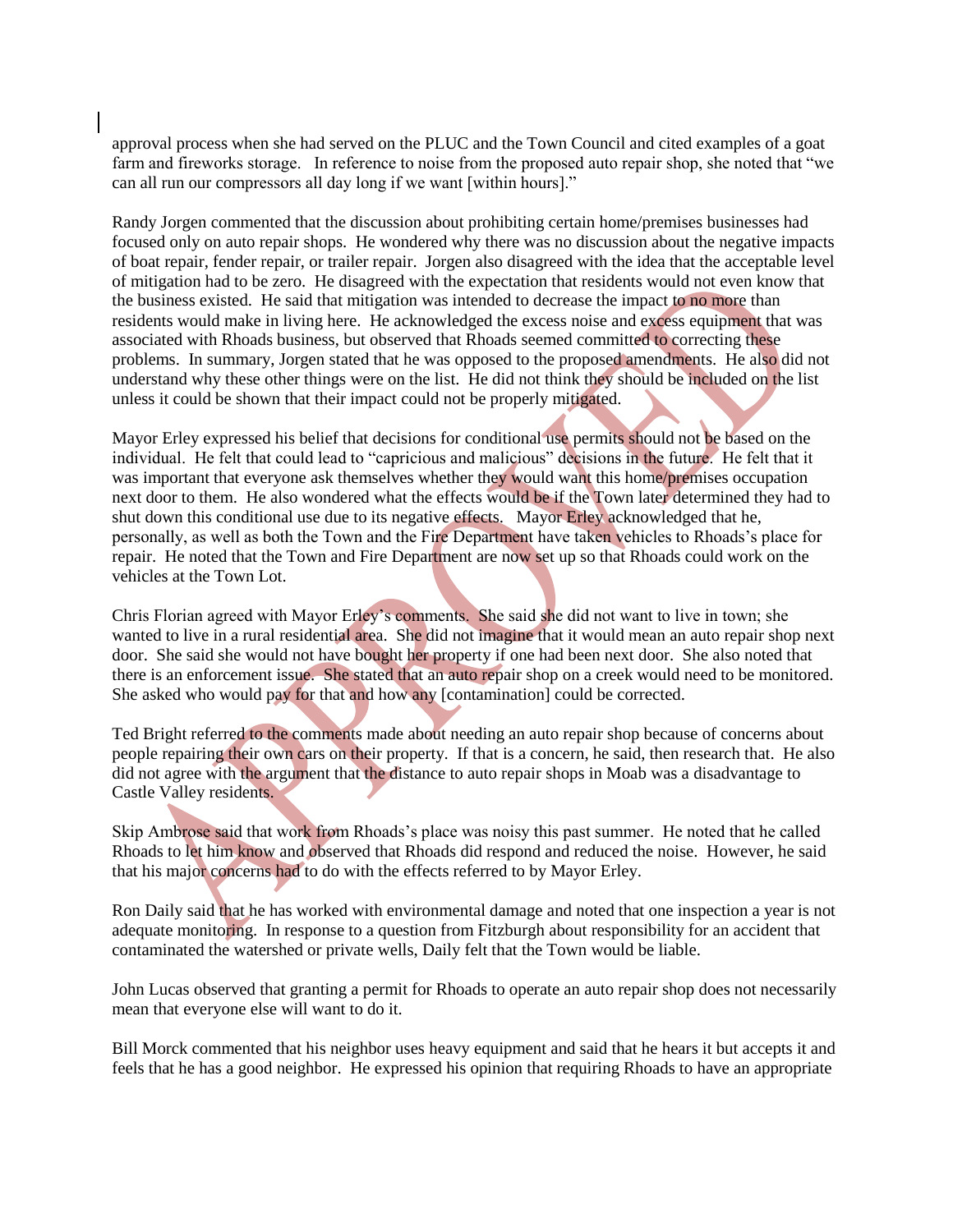building would eliminate most of the impacts presented. He, too, agreed that the Valley was not large enough to support many auto repair shops.

Cris Coffey mentioned many issues that were of concern to her: size and development of the town, operating expenses of the Town government, maintaining the Town's diversity, sympathy for those who want to make a living here and for those who must enforce the Town's decisions, failure to keep agreements, punishments, increased taxes, increasing costs of living here.

Tory Hill, Town Council Member and Treasurer, expressed her concern that the Town was not prepared to take on responsibility for enforcement and inspections. Fitzburgh offered to inquire about the cost of hiring an Environmental Health Officer for inspections.

Jazmine Duncan, Town Council Member, agreed that the Town probably didn't have the money for inspections. She suggested passing the cost for inspections to the business owner and observed that the expense could limit the number of people who would want to have that type of business.

Ed Derderian noted that future requests might not be for another auto repair shop but from someone who wants to manufacture something.

Ryan Hablitzel said he would accept a business next door to him as long as it didn't have a direct negative effect on his lifestyle. He said that he was not bothered by occasional machinery noise; he observed that he occasionally uses machinery himself. He did not feel that we should try to control so much.

Pamela Gibson expressed her concerns about opening the door for other auto repair shops and the difficulties that the Town currently faces with enforcement issues, such as rentals.

Dan Prickett observed that a conditional use permit means that it is conditional. If you break the boundaries, he said, then it's your responsibility if you lose your business—not the Town's. He noted that even an artist could contaminate the watershed.

Randy Jorgen did not agree that issuing a conditional use permit would open floodgates. He said that someone cannot get less stringent requirements than the first applicant would get. He also noted that if conditions were found to be inadequate, the Town can establish more stringent conditions. He restated his opposition to the proposed amendment. He also suggested that the use of the chemical PERC could be forbidden in the mitigations.

Mayor Erley expressed his concern about adding additional burdens to the Town's enforcement responsibilities.

Jayne May related her experience with a business in Castle Valley that became too large to continue in Castle Valley. She said that the community worked it out. She also expressed appreciation for the PLUC's research on chemical hazards. She felt that if the PLUC decided to recommend approval for Rhoads's application for an auto repair shop, then the community would be involved and the burden would be upon the applicant to meet the conditions.

Fitzburgh stated that the EPA provides a lot of information regarding regulations for hazardous waste but it's a huge learning curve. She said that solvents are a big hazard and noted that Rhoads is aware of these regulations, but someone with less experience might not be. She agreed with Randy Jorgen that the burden of proof is on the Town. According to Fitzburgh, Utah State Law essentially says that unless we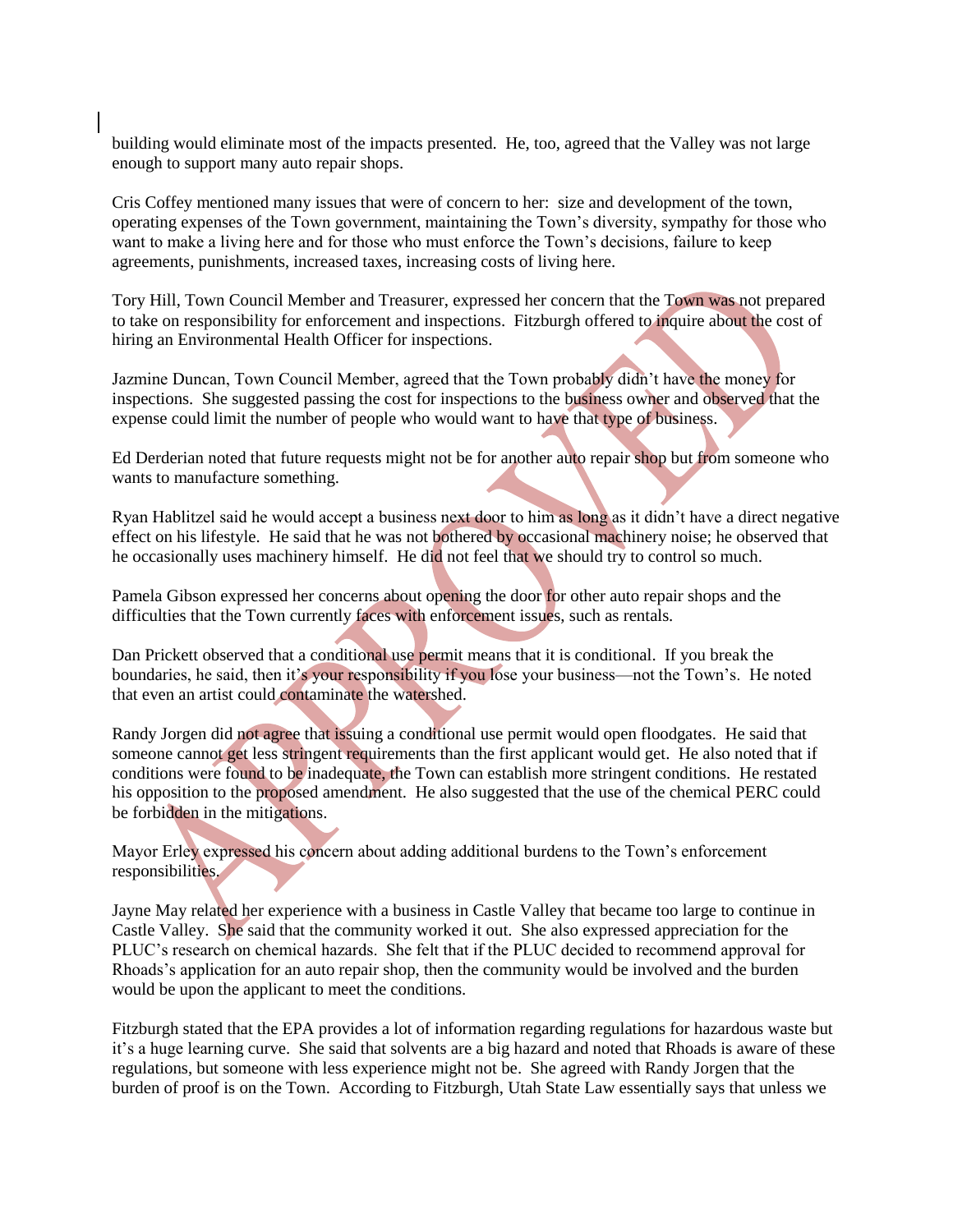can prove that we cannot mitigate the impacts by the setting of reasonable conditions, then we have to approve the conditional use permit if it's not prohibited outright in our land use ordinance. She commented on the amount of knowledge necessary to make these decisions.

John Lucas asked that the Town find out what the cost of enforcement would be.

Tory Hill suggested that they also research the cost of clean-up if the water table were contaminated.

Ed Derderian asked if the PLUC were considering establishment of an industrial/commercial zone. Fitzburgh said that home/premises occupations were considered residential use rather than industrial or commercial use. She said that mitigations were used to make them compatible with residential areas.

Fitzburgh announced that a Public Hearing on this issue will be held at the March 6, 2013, PLUC Meeting followed by a Public Hearing at the March 20, 2013, Town Council Meeting.

Cameron motioned to table Item 8 and resume the regular order of business. Hawkins seconded the Motion. Cameron, Fitzburgh, and Hawkins approved the Motion. The Motion passed unanimously.

#### APPROVAL OF MINUTES

2. Regular Meeting January 9, 2013.

Hawkins motioned to approve the Minutes as presented. Cameron seconded the Motion. Cameron, Fitzburgh, and Hawkins approved the Motion. The Motion passed unanimously.

#### REPORTS

3. Correspondence

Fitzburgh reported that correspondence to the PLUC and Town Council regarding the amendments proposed to Ordinance 85-3 are considered public records.

4. Town Council Meeting – Chair.

None.

5. Building Permit Agent.

Roth presented the Building Permit Report for January 2013 which included two building permits.

6. Procedural Matters.

Following discussion, PLUC Members agreed to post the proposed amendments to Ordinance 85-3 prohibiting specific occupations on the Town website along with a notice for a Public Hearing on the amendments at its March 6, 2013, Meeting. Pam Hackley, member of the Grand County Planning Commission, noted that the County makes their pre-meeting documents (including correspondence) available to the public upon request prior to each Meeting. No decision was made by PLUC Members regarding posting correspondence on the Town website but Fitzburgh will summarize their contents at the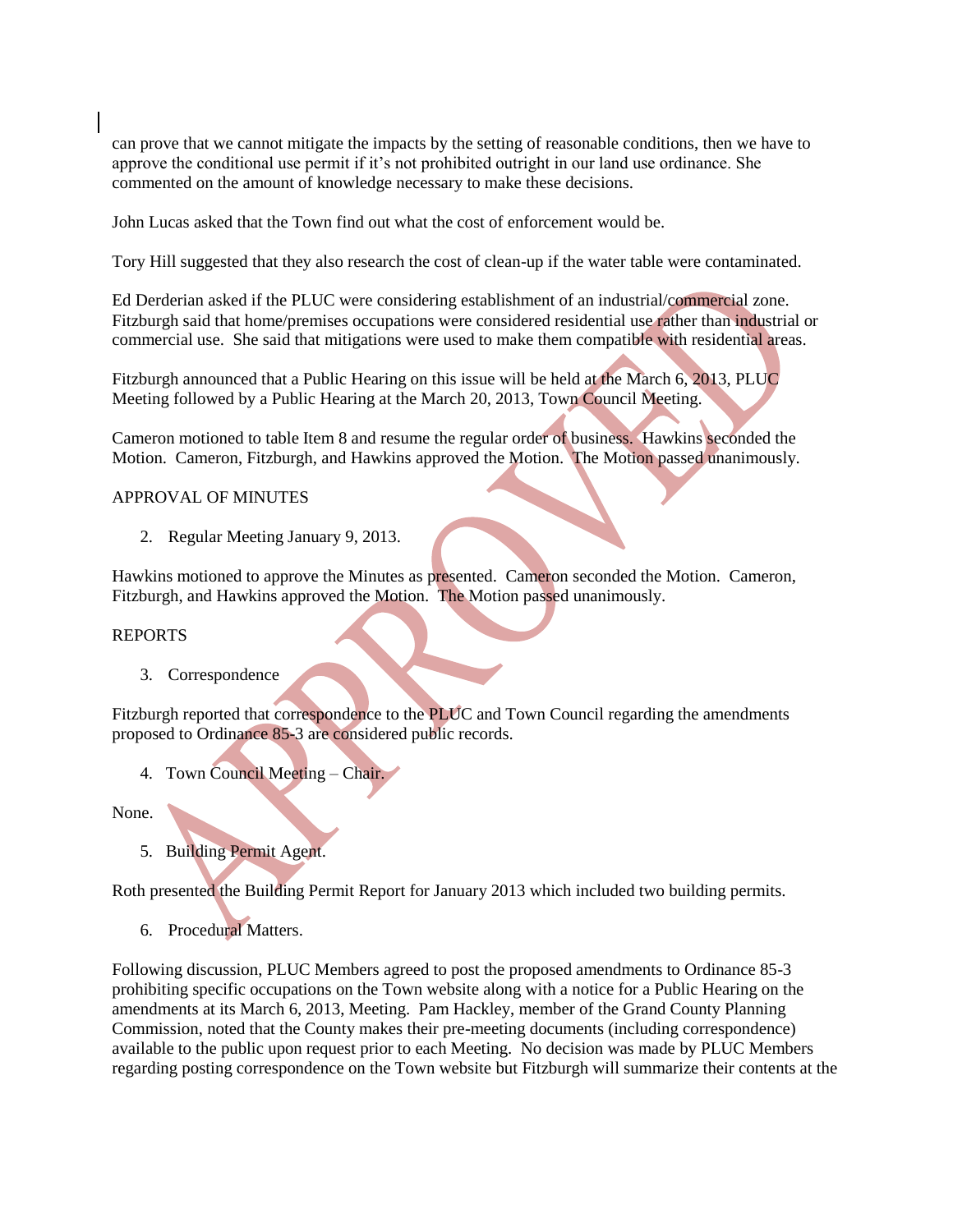next Meeting. PLUC Clerk Roth suggested posting the Working Draft Minutes of the current PLUC Meeting on the website at the same time the proposed amendments are posted.

#### NEW BUSINESS

7. Discussion and possible action re: proposed amendments to Ordinance 85-3 regarding: enforcement, penalties and fines by the Planning and Land Use Commission of Castle Valley, Utah.

Fitzburgh reviewed the Memorandum from Christina Sloan in which Sloan responds to questions submitted by Fitzburgh and Mayor Erley since the last PLUC Meeting. Sloan stated that each and every day that a violation continues is considered a separate offense. However, she pointed out that property owners often settle for something less than the maximum fine. Sloan also noted that if the property owner does not pay the fine and the Town then sues for payment, it could do that in one civil lawsuit.

PLUC Members discussed other options; such as, property liens or garnishment of wages, in situations where the fine was not paid and whether such steps should be included in the amendments. Fitzburgh thought those options would be court decisions. Mayor Erley said they could ask the attorney about this.

PLUC members reviewed the final version of the proposed amendments. They agreed to the following changes:

9.1.F—add the following phrase before the "and" at the end of the second item, fourth bullet: "…as disclosed by the records of the Grand County Assessor;"

9.2.E—in the first line, delete "first class" and substitute "certified and registered...;" in the second line, change "his last known address" to "his/her last known address or place of business…"

Cameron motioned to approve the proposed amendments as amended tonight to Ordinance 85-3 regarding: enforcement, penalties and fines. Hawkins seconded the Motion. Cameron, Fitzburgh, and Hawkins approved the Motion. The Motion passed unanimously.

Fitzburgh will submit the proposed amendments, as approved, to Town Council Members and to the Town Clerk for their February 20, 2013, Meeting.

### UNFINISHED BUSINESS

9. Discussion and possible action re: General Plan Review (tabled).

Cameron motioned to untable Item 9. Hawkins seconded the Motion. Cameron, Fitzburgh, and Hawkins approved the Motion. The Motion passed unanimously.

Cameron reported that Jeff Fink has built a database for the Town Survey and has entered all survey results into the database. According to Cameron, Fink is ready to demonstrate the database and instruct PLUC and Town Council members in its use. A joint PLUC/TC workshop is scheduled for Wednesday, February 13, 2013, at 6:00 P.M. a t the Town Building.